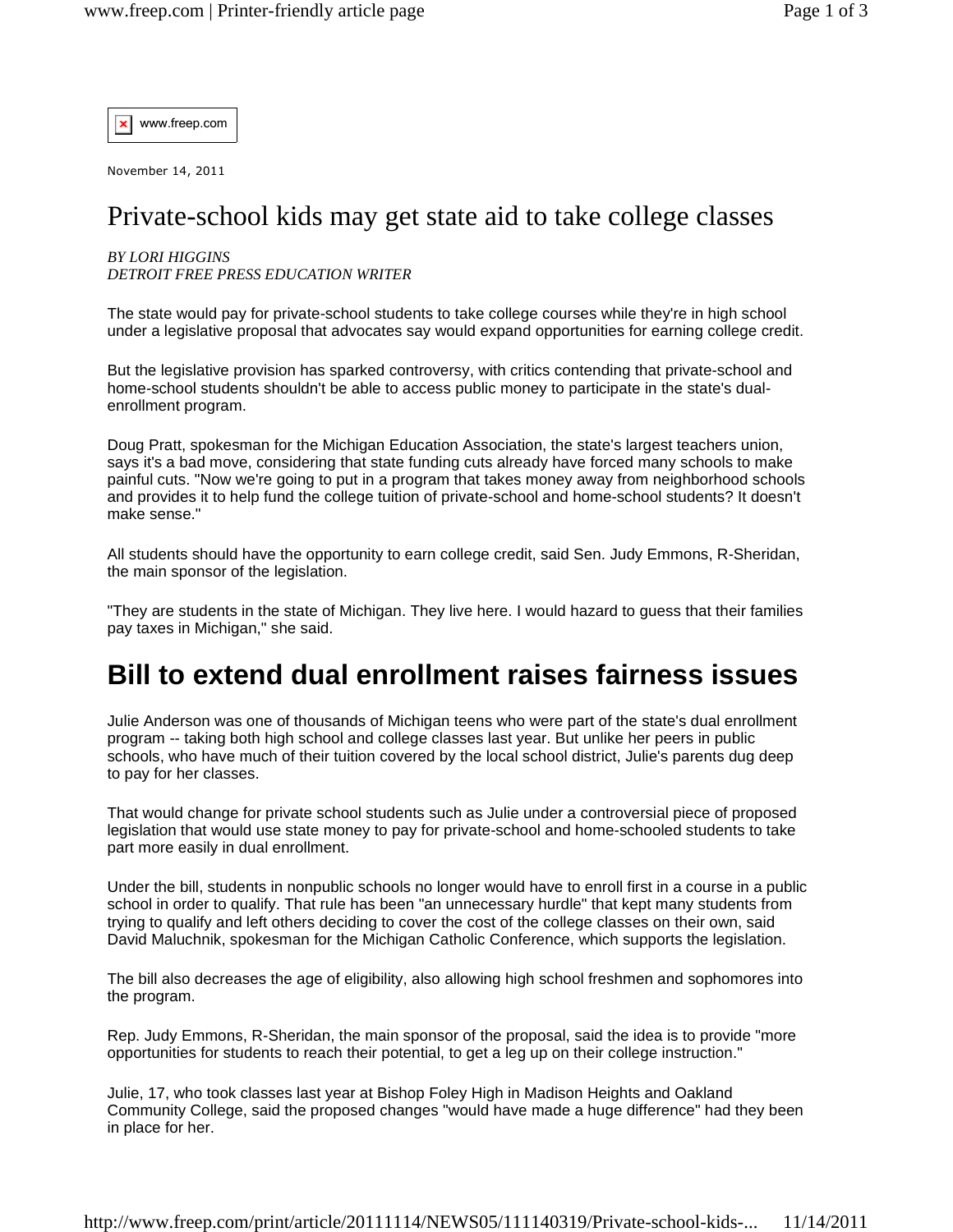"I would have maybe taken more classes," said the Huntington Woods student.

First, the proposal -- part of a far-reaching package of Senate legislation designed to provide more education options for students and parents -- must get through the Legislature. Many in the K-12 community have raised concerns, primarily about the appropriateness of using public money for nonpublic students.

And some say that instead of providing more options for students whose parents have chosen to keep them out of public schools, the Legislature should look at making sure that more rural and urban students have access to dual enrollment.

Money to pay for the courses taken by private school students would flow from the state Department of Treasury to the colleges, Emmons said.

Don Wotruba, deputy director at the Michigan Association of School Boards, said that is no guarantee public school funding won't be affected.

"There's nothing that will prevent (Treasury) from saying, 'We're going to take it out of the School Aid Fund.' For us, that would be a significant problem."

Doug Pratt, spokesman for the Michigan Education Association, calls it a back-door attempt to provide vouchers for private-school students.

"That certainly runs counter to the opinions voters had 11 years ago, when they soundly said they don't want public funds going to support private- and home-schooled kids," Pratt said, referring to a failed 2000 ballot initiative that would have allowed state-funded vouchers for students to attend private school.

Emmons said she is puzzled by the continued voucher argument, saying the bill only extends an existing opportunity for nonpublic school students.

"I don't even see the resemblance to vouchers," Emmons said.

The Michigan Association of Community Colleges supports the legislation, but Mike Hansen, president of the group, said it has concerns because the legislation would limit the amount of tuition colleges can charge and the number of courses students could take.

Community colleges would be able to charge only their in-district rate to dual-enrolled students, whether they live in or outside the district. Hansen said that raises fairness issues because the indistrict rates are for residents who pay local property taxes in the district.

"It's not fair to charge the people not paying a property tax the same rate as the people who are paying a property tax," Hansen said.

Students would be limited to taking 10 college courses over the course of four years of high school - two each in their first through third years and four during their fourth year of high school. Hansen said that rule would fly in the face of the intent to provide expanded opportunities.

Allowing freshmen to participate benefits gifted students, said Jean Becker, president of the Michigan Association for Gifted Children.

Often, those students aren't challenged by their school curriculum.

"If you don't give them something to challenge them, they won't be learning anything and they'll be bored out of their mind," Becker said.